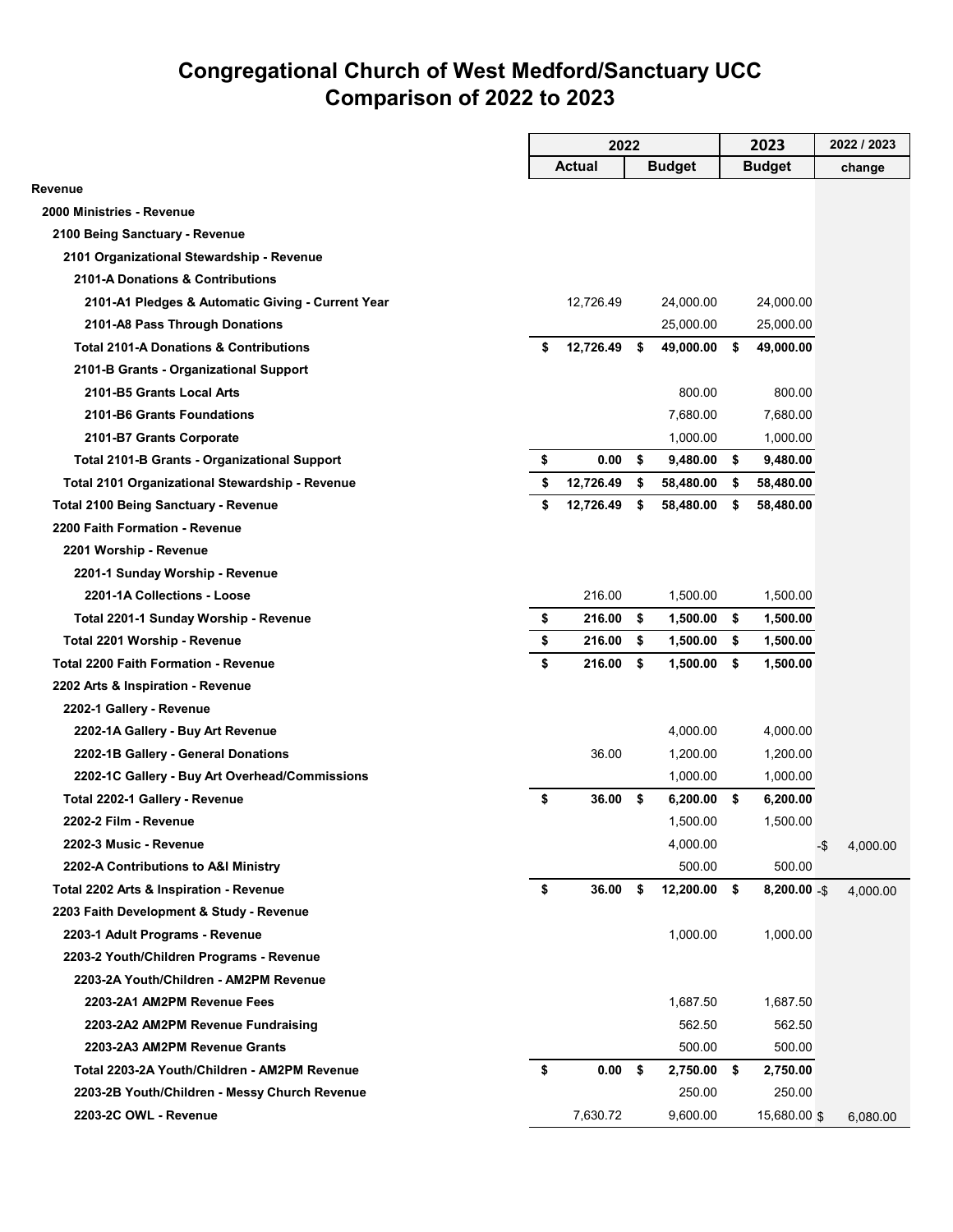| Total 2203-2 Youth/Children Programs - Revenue                  | \$<br>7,630.72     | - \$ | 12,600.00          | \$  | 18,680.00 \$            |       | 6,080.00 |
|-----------------------------------------------------------------|--------------------|------|--------------------|-----|-------------------------|-------|----------|
| Total 2203 Faith Development & Study - Revenue                  | \$<br>7,630.72     | \$   | 13,600.00          | \$  | 19,680.00 \$            |       | 6,080.00 |
| 2300 Circles of Care - Revenue                                  |                    |      |                    |     |                         |       |          |
| 2302 Addiction Recovery - Revenue                               |                    |      |                    |     |                         |       |          |
| 2302-1 Medford Overcoming Addiction - Revenue                   | 17,259.42          |      |                    |     |                         |       |          |
| 2302-2 Alcoholics Anonymous - Revenue                           | 200.00             |      | 600.00             |     |                         | -\$   | 600.00   |
| <b>Total 2302 Addiction Recovery - Revenue</b>                  | \$<br>17,459.42 \$ |      | 600.00             |     |                         | $-\$$ | 600.00   |
| 2304 Outdoor Church, Bread of Life and Outreach Meals - Revenue | 5,316.99           |      | 3,000.00           |     | 3,000.00                |       |          |
| 2307 Social Justice and Civic Engagement Revenue                |                    |      |                    |     |                         |       |          |
| 2307-4 Mobilize Medford                                         | 625.00             |      |                    |     |                         |       |          |
| 2307-5 Mobilize Medford Education Fund                          | 455.00             |      |                    |     |                         |       |          |
| <b>Total 2307 Social Justice and Civic Engagement Revenue</b>   | \$<br>1,080.00     | -\$  | 0.00               |     |                         |       |          |
| <b>Total 2300 Circles of Care - Revenue</b>                     | \$<br>23,856.41    | \$   | 3,600.00           | \$  | $3,000.00 - $$          |       | 600.00   |
| <b>Total 2000 Ministries - Revenue</b>                          | \$<br>44,465.62    | \$   | 89,380.00          | \$  | $90,860.00$ \$          |       | 1,480.00 |
| 3000 Partnerships - Revenue                                     |                    |      |                    |     |                         |       |          |
| 3002 West Medford Business Association - Revenue                |                    |      |                    |     |                         |       |          |
| 3002-1 WMBA Events - Revenue                                    |                    |      |                    |     |                         |       |          |
| 3002-1A Halloween Block Party - Revenue                         |                    |      | 500.00             |     | 500.00                  |       |          |
| Total 3002-1 WMBA Events - Revenue                              | \$<br>0.00         | \$   | 500.00             | \$  | 500.00                  |       |          |
| <b>Total 3002 West Medford Business Association - Revenue</b>   | \$<br>0.00         | \$   | 500.00             | \$  | 500.00                  |       |          |
| 3005 Other Community Partnerships Revenue                       | 1,578.23           |      |                    |     |                         |       |          |
| 3006 Community Partners Use of Space                            | 1,175.00           |      |                    |     | $1,500.00$ \$           |       | 1,500.00 |
| 3007 Community Partnerships Fundraising 10%                     | 573.25             |      | 1,000.00           |     | 1,000.00                |       |          |
| 3008 Community Partnerships Fundraising 15%                     | 1,562.28           |      | 1,500.00           |     | 1,500.00                |       |          |
| Total 3000 Partnerships - Revenue                               | \$<br>4,888.76     | \$   | 3,000.00           | \$  | 4,500.00 \$             |       | 1,500.00 |
|                                                                 |                    |      |                    |     |                         |       |          |
| <b>Total Revenue</b>                                            | \$<br>49,354.38    | \$   | 92,380.00          | \$. | $95,360.00$ \$          |       | 2,980.00 |
| <b>Gross Profit</b>                                             | \$<br>49,354.38    | \$   | 92,380.00          | \$  | $95,360.00$ \$          |       | 2,980.00 |
| <b>Expenditures</b>                                             |                    |      |                    |     |                         |       |          |
| 5000 Plant and Properties                                       |                    |      |                    |     |                         |       |          |
| 5100 Ministry Center                                            |                    |      |                    |     |                         |       |          |
| <b>5101 Rent</b>                                                | 21,780.00          |      | 21,780.00          |     | 21,780.00               |       |          |
| 5102 Electric                                                   | 1,585.42           |      | 2,800.00           |     | 2,800.00                |       |          |
| 5103 Gas                                                        | 741.36             |      | 1,000.00           |     | 1,000.00                |       |          |
| 5104 Water                                                      | 14.34              |      | 200.00             |     | 200.00                  |       |          |
| 5105 Telephone/Internet                                         | 4,884.97           |      | 4,700.00           |     | 4,700.00                |       |          |
| 5106 Equipment Lease (Copier)                                   | 3,037.99           |      | 3,000.00           |     | 3,000.00                |       |          |
| <b>5107 Facility Supplies</b>                                   | 750.64             |      | 1,000.00           |     | 1,000.00                |       |          |
| 5108 Bank/Credit Fees                                           | 1,161.20           |      | 500.00             |     | $1,200.00$ \$           |       | 700.00   |
| 5109 Software/SaaS/Periodical subscriptions/licenses            | 6,725.18           |      | 10,000.00          |     | $8,000.00 - $$          |       | 2,000.00 |
| 5110 Plant Renovations, Maintenance, Repair                     | 5,416.76           |      | 5,000.00           |     | 5,000.00                |       |          |
| 5112 Ministry Center Other                                      | 94.94              |      | 250.00             |     | 250.00                  |       |          |
| <b>5113 Technical Support</b>                                   | 519.99             |      | 1,000.00           |     | 1,000.00                |       |          |
| <b>Total 5100 Ministry Center</b>                               | \$<br>46,712.79 \$ |      | 51,230.00          | \$  | 49,930.00 -\$           |       | 1,300.00 |
| 5200 Parsonage                                                  |                    |      |                    |     |                         |       |          |
| 5201 Electricity                                                | 3,386.73           |      | 3,300.00           |     | $3,400.00$ \$           |       | 100.00   |
| 5202 Gas<br>5203 Oil/Fuel                                       | 404.66<br>2,636.07 |      | 425.00<br>2,600.00 |     | 425.00<br>$3,800.00$ \$ |       | 1,200.00 |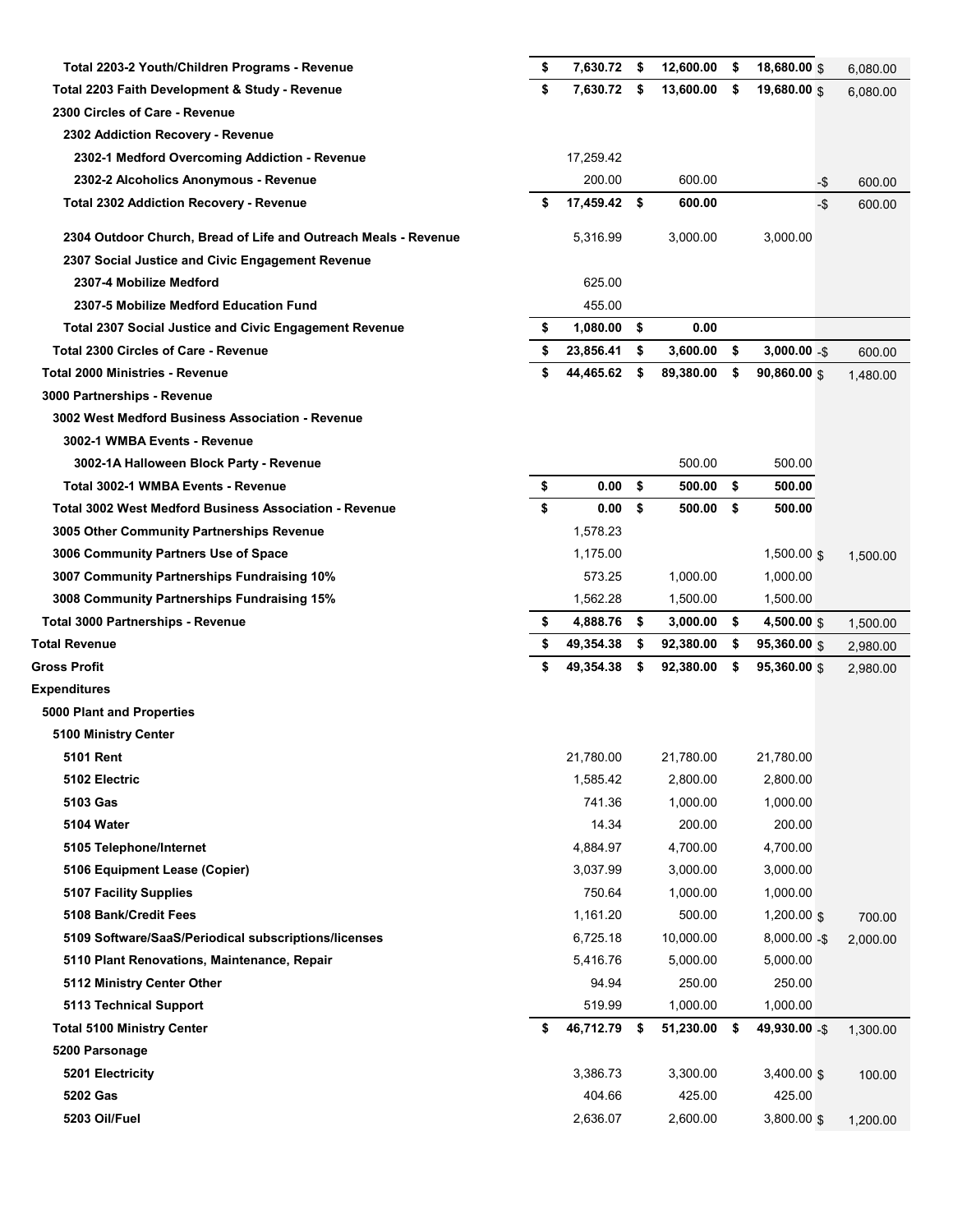| 5204 Water & Sewer                                         | 822.20              |      | 1,000.00     |     | 1,000.00       |          |
|------------------------------------------------------------|---------------------|------|--------------|-----|----------------|----------|
| 5205 Landscaping                                           | 2,023.00            |      | 2,000.00     |     | 2,000.00       |          |
| 5206 Snow Removal                                          | 1,000.00            |      | 1,000.00     |     | 1,000.00       |          |
| 5207 Property Maintenance & Repair                         | 4,714.57            |      | 7,500.00     |     | $6,000.00 - $$ | 1,500.00 |
| 5208 Heating System                                        |                     |      | 700.00       |     | 700.00         |          |
| 5209 Electrical Repair                                     |                     |      | 1,000.00     |     | 1,000.00       |          |
| <b>Total 5200 Parsonage</b>                                | \$<br>14,987.23     | \$   | 19,525.00    | \$  | 19,325.00 -\$  | 200.00   |
| 5300 Insurance                                             |                     |      |              |     |                |          |
| 5301 Property & Liability Ins.                             | 6,631.25            |      | 4,500.00     |     | 6,650.00 \$    | 2,150.00 |
| <b>Total 5300 Insurance</b>                                | \$<br>$6,631.25$ \$ |      | 4,500.00     | \$  | 6,650.00 \$    | 2,150.00 |
| 5400 Audit Services & Professional Fees                    |                     |      | 10,000.00    |     | 10,000.00      |          |
| <b>Total 5000 Plant and Properties</b>                     | \$<br>68,331.27     | \$   | 85,255.00    | \$  | 85,905.00 \$   | 650.00   |
| 6000 Staffing                                              |                     |      |              |     |                |          |
| 6010 Senior Pastor                                         |                     |      |              |     |                |          |
| 6010A Salary                                               | 44,748.60           |      | 44,871.75    |     | 44,871.75      |          |
| 6010B Business Expense                                     | 3,165.58            |      | 3,307.50     |     | 3,307.50       |          |
| 6010C Annuity & Insurance                                  |                     |      |              |     |                |          |
| 6010C-1 Senior Pastor Annuity                              | 8,408.40            |      | 8,828.82     |     | 8,828.82       |          |
| 6010C-2 Senior Pastor Life/Disability                      |                     |      | 945.95       |     | 945.95         |          |
| 6010C-3 Senior Pastor Health                               | 16,199.20           |      | 23,385.00    |     | 23,385.00      |          |
| 6010C-4 Senior Pastor Dental                               | 999.00              |      | 1,108.25     |     | 1,108.25       |          |
| <b>Total 6010C Annuity &amp; Insurance</b>                 | \$<br>25,606.60     | \$   | 34,268.02    | \$  | 34,268.02      |          |
| 6010D Furnishings Allowance                                | 3,638.24            |      | 3,638.25     |     | 3,638.25       |          |
| 6010E Social Security Offset                               | 4,811.54            |      | 4,824.32     |     | 4,824.32       |          |
| 6010F Housing Equity (TSA)                                 | 2,402.40            |      | 2,522.52     |     | 2,522.52       |          |
| 6010H Church Plant Coaching                                | 5,889.00            |      | 5,000.00     |     | 5,000.00       |          |
| 6010I Sr. Pastor Continuing Education                      | 980.89              |      | 1,000.00     |     | 1,000.00       |          |
| <b>Total 6010 Senior Pastor</b>                            | \$<br>91,242.85     | \$   | 99,432.36    | \$  | 99,432.36      |          |
| 6015 Associate/Student Minister                            |                     |      |              |     |                |          |
| 6015A Salary                                               | 6,550.25            |      | 4,500.00     |     | 4,500.00       |          |
| Total 6015 Associate/Student Minister                      | \$<br>6,550.25      | \$   | 4,500.00     | \$  | 4,500.00       |          |
| 6030 Office Administrator                                  |                     |      |              |     |                |          |
| 6030A Salary                                               | 25,687.50           |      | 32,500.00    |     | 32,500.00      |          |
| 6030B Taxes                                                | 1,965.10            |      | 2,486.25     |     | 2,486.25       |          |
| <b>Total 6030 Office Administrator</b>                     | \$<br>27,652.60     | \$   | 34,986.25    | \$  | 34,986.25      |          |
| 6040 Bookkeeper                                            |                     |      |              |     |                |          |
| 6040A Salary                                               | 20,475.00           |      | 20,475.00    |     | 20,475.00      |          |
| 6040B Taxes                                                | 1,567.01            |      | 1,566.34     |     | 1,566.34       |          |
| <b>Total 6040 Bookkeeper</b>                               | \$<br>22,042.01     | \$   | 22,041.34    | -\$ | 22,041.34      |          |
| 6050 Sexton                                                |                     |      |              |     |                |          |
| 6050A Salary                                               | 10,505.82           |      | 12,012.00    |     | 12,012.00      |          |
| 6050B Taxes                                                | 816.90              |      | 918.92       |     | 918.92         |          |
| <b>Total 6050 Sexton</b>                                   | \$<br>11,322.72     | - \$ | 12,930.92 \$ |     | 12,930.92      |          |
| <b>6060 Contract Services</b>                              |                     |      |              |     |                |          |
| 6060A Payroll Services                                     | 2,566.01            |      | 2,500.00     |     | $2,600.00$ \$  | 100.00   |
| 6060B Staff Background Check & Search Services             |                     |      | 1,400.00     |     | 1,400.00       |          |
| 6060C Grant Writing, Marketing and Fundraising Outsourcing |                     |      |              |     |                |          |
| 6060C-2 Mobile Cause and Other Fundraising Expense         | 2,988.00            |      | 5,000.00     |     | $3,000.00 - $$ | 2,000.00 |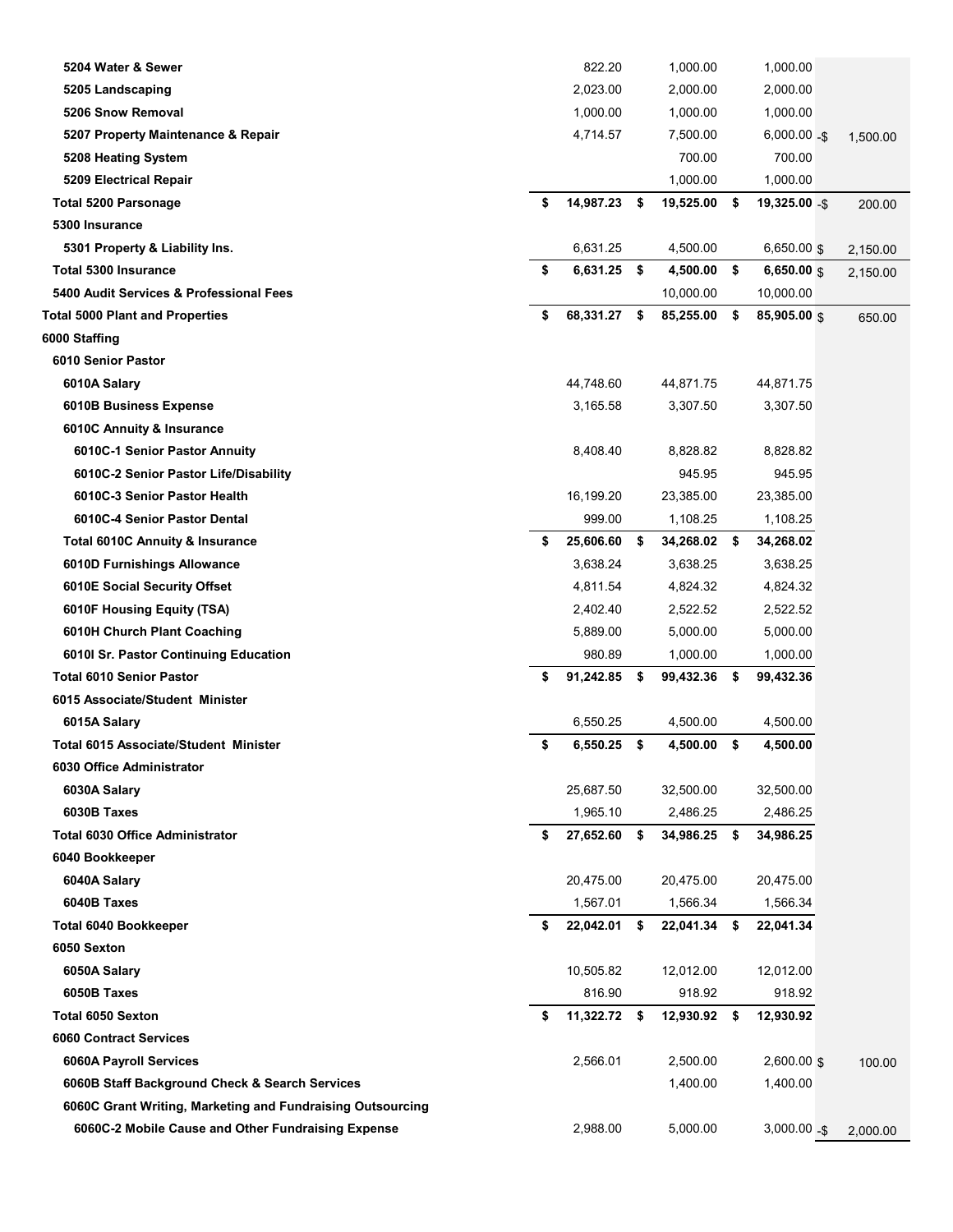| <b>Total 6060C Grant Writing, Marketing and Fundraising Outsourcing</b> | \$<br>2,988.00      | - \$ | 5,000.00 \$  |      | $3,000.00 - $$     | 2,000.00  |
|-------------------------------------------------------------------------|---------------------|------|--------------|------|--------------------|-----------|
| 6060D Marketing Branding and Social Media Service                       |                     |      |              |      |                    |           |
| 6060D-3 Social Media Mktg Tools/Service Contract                        | 1,939.34            |      | 5,000.00     |      | $3,000.00 - $$     | 2,000.00  |
| <b>Total 6060D Marketing Branding and Social Media Service</b>          | \$<br>1,939.34 \$   |      | 5,000.00     | \$   | $3,000.00 - $$     | 2,000.00  |
| <b>6060E Consulting Services</b>                                        |                     |      | 5,000.00     |      | $2,500.00 - $$     | 2,500.00  |
| <b>Total 6060 Contract Services</b>                                     | \$<br>7,493.35      | \$   | 18,900.00    | \$   | $12,500.00 - $$    | 6,400.00  |
| 6070 Workers Compensation                                               | 234.00              |      | 2,500.00     |      | 2,500.00           |           |
| 6075 Staff Training                                                     |                     |      | 750.00       |      | 750.00             |           |
| 6110 Legal Counsel/Fees                                                 |                     |      | 2,500.00     |      | 2,500.00           |           |
| <b>Total 6000 Staffing</b>                                              | \$166,537.78        |      | \$198,540.87 |      | $$192,140.87$ - \$ | 6,400.00  |
| 7000 Ministries - Expenditures                                          |                     |      |              |      |                    |           |
| 7100 Being Sanctuary - Expenditures                                     |                     |      |              |      |                    |           |
| 7101 Organizational Stewardship - Expenditures                          |                     |      |              |      |                    |           |
| 7101-A Sanctuary Supplies                                               |                     |      |              |      |                    |           |
| 7101-A1 General Hospitality                                             | 354.70              |      | 1,200.00     |      | 1,200.00           |           |
| 7101-A2 Office/General Supplies                                         | 482.72              |      | 2,000.00     |      | $1,000.00 - $$     | 1,000.00  |
| 7101-A3 Postage                                                         | 26.00               |      | 150.00       |      | 150.00             |           |
| 7101-A4 Meeting Supplies & Expenses                                     | 105.56              |      | 150.00       |      | 150.00             |           |
| 7101-A5 Petty Cash                                                      |                     |      | 150.00       |      | 150.00             |           |
| <b>Total 7101-A Sanctuary Supplies</b>                                  | \$<br>968.98 \$     |      | 3,650.00     | - \$ | $2,650.00 - $$     | 1,000.00  |
| 7101-B Sanctuary Advertising & Outreach                                 | 201.94              |      | 4,000.00     |      | $2,500.00 - $$     | 1,500.00  |
| 7101-C Sanctuary Guest Leaders & Performers                             |                     |      | 1,600.00     |      | 1,600.00           |           |
| 7101-D Donations from Sanctuary                                         |                     |      |              |      |                    |           |
| 7101-D2 Discretionary Community Grants (Annual Tithe 17.5%)             |                     |      | 790.98       |      | 858.88 \$          | 67.90     |
| 7101-D3 Minister's Discretionary Fund (Annual Tithe 17.5%)              | 700.00              |      | 790.98       |      | 858.88 \$          | 67.90     |
| 7101-D4 Designated Denominational Mission (Annual Tithe 15%)            | 677.98              |      | 677.98       |      | 736.18 \$          | 58.20     |
| <b>Total 7101-D Donations from Sanctuary</b>                            | \$<br>1,377.98      | \$   | 2,259.94     | \$   | $2,453.94$ \$      | 194.00    |
| Total 7101 Organizational Stewardship - Expenditures                    | \$<br>2,548.90      | \$   | 11,509.94    | \$   | $9,203.94 - $$     | 2,306.00  |
| <b>Total 7100 Being Sanctuary - Expenditures</b>                        | \$<br>2,548.90      | \$   | 11,509.94    | \$   | $9,203.94 - $$     | 2,306.00  |
| 7200 Faith Formation - Expenditures                                     |                     |      |              |      |                    |           |
| 7201 Worship - Expenditures                                             |                     |      |              |      |                    |           |
| 7201-1 Sunday Worship - Expenditures                                    |                     |      |              |      |                    |           |
| 7201-1A Sunday Worship - Supplies/Fees                                  | 451.35              |      | 2,000.00     |      | $1,000.00 -$ \$    | 1,000.00  |
| 7201-1C Sunday Worship - Guest Leaders/Performers                       | 649.90              |      | 2,000.00     |      | 15,000.00 \$       | 13,000.00 |
| Total 7201-1 Sunday Worship - Expenditures                              | \$<br>$1,101.25$ \$ |      | 4,000.00     | \$   | 16,000.00 \$       | 12,000.00 |
| 7201-2 Dinner /Breakfast Church - Expenditures                          | 166.65              |      | 600.00       |      | 600.00             |           |
| 7201-4 Special Events - Expenditures                                    | 899.41              |      | 1,000.00     |      | 1,000.00           |           |
| <b>Total 7201 Worship - Expenditures</b>                                | \$<br>2,167.31 \$   |      | 5,600.00     | \$   | 17,600.00 \$       | 12,000.00 |
| 7202 Arts & Inspiration - Expenditures                                  |                     |      |              |      |                    |           |
| 7202-1 Gallery - Expenditures                                           |                     |      |              |      |                    |           |
| 7202-1A Gallery Supplies & Fees                                         | 109.93              |      | 300.00       |      | 300.00             |           |
| 7202-1B Gallery Advertising/Promotional                                 |                     |      | 500.00       |      | 500.00             |           |
| 7202-1C Gallery Guest Leaders/Performers                                |                     |      | 4,000.00     |      | 4,000.00           |           |
| <b>Total 7202-1 Gallery - Expenditures</b>                              | \$<br>109.93        | \$   | 4,800.00     | \$   | 4,800.00           |           |
| 7202-2 Film - Expenditures                                              |                     |      |              |      |                    |           |
| 7202-2A Film - Supplies & Fees                                          | 39.98               |      | 1,000.00     |      | 1,000.00           |           |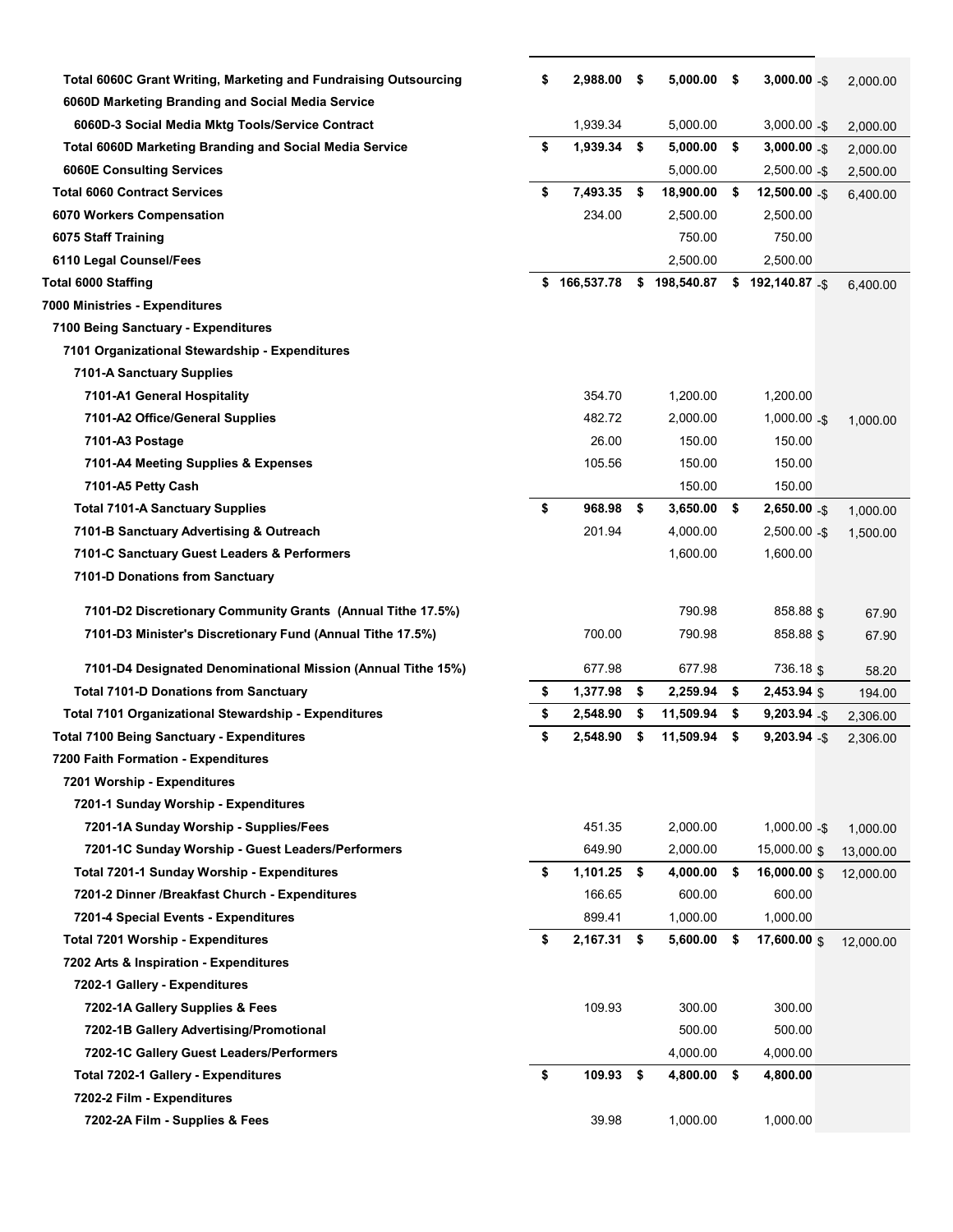| 7202-2C Film - Guest Leaders/Performers                            |                     |              | 1,500.00         |      | $500.00 - $$            | 1,000.00  |
|--------------------------------------------------------------------|---------------------|--------------|------------------|------|-------------------------|-----------|
| Total 7202-2 Film - Expenditures                                   | \$<br>39.98         | \$           | 2,500.00         | - \$ | $1,500.00 - $$          | 1,000.00  |
| 7202-3 Music - Expenditures                                        |                     |              |                  |      |                         |           |
| 7202-3A Music - Supplies                                           |                     |              | 150.00           |      | -\$                     | 150.00    |
| 7202-3C Music - Leaders/Performers                                 | 10,354.58           |              | 5,000.00         |      | -\$                     | 5,000.00  |
| Total 7202-3 Music - Expenditures                                  | \$<br>10,354.58     | - \$         | 5,150.00         | - \$ | 6,300.00 $$$            | 1,150.00  |
| Total 7202 Arts & Inspiration - Expenditures                       | \$<br>10,504.49     | \$           | 12,450.00        |      | -\$                     | 12,450.00 |
| 7203 Faith Development & Study - Expenditures                      |                     |              |                  |      |                         |           |
| 7203-1 Adult Programs - Expenditures                               |                     |              | 500.00           |      | 500.00                  |           |
| 7203-2 Youth/Children Programs - Expenditures                      |                     |              |                  |      |                         |           |
| 7203-2A Youth/Children - AM2PM Expenditures                        |                     |              | 2,397.50         |      | 2,397.50                |           |
| 7203-2B Youth/Children - Messy Church Expenditures                 | 2,983.89            |              | 1,000.00         |      | $12,250.00$ \$          | 11,250.00 |
| 7203-2C OWL Expenditures                                           | 8,499.75            |              | 6,280.00         |      | 12,210.00 \$            | 5,930.00  |
| Total 7203-2 Youth/Children Programs - Expenditures                | \$<br>11,483.64     | - \$         | 9,677.50         | - \$ | 26,857.50 \$            | 17,180.00 |
| 7203-4 FormingFaith.net - Expenditures                             |                     |              | 150.00           |      | 150.00 $\frac{1}{3}$    | 0.00      |
| Total 7203 Faith Development & Study - Expenditures                | \$<br>11,483.64     | \$           | 10,327.50        | \$   | 27,507.50 \$            | 17,180.00 |
| <b>Total 7200 Faith Formation - Expenditures</b>                   | \$<br>24, 155.44    | \$           | 28,377.50        | \$   | 51,407.50 \$            | 23,030.00 |
| 7300 Circles of Care - Expenditures                                |                     |              |                  |      |                         |           |
| 7301 Development and Training - Expenditures                       |                     |              | 500.00           |      | 500.00                  |           |
| 7302 Addiction Recovery - Expenditures                             |                     |              |                  |      |                         |           |
| 7302-1 Medford Overcoming Addiction - Expenditures                 | 14,191.25           |              |                  |      |                         |           |
| <b>Total 7302 Addiction Recovery - Expenditures</b>                | \$<br>14,191.25 \$  |              | 0.00             |      | 0.00                    |           |
| 7304 Outdoor Church, Bread of Life, Meals and Food Pantry          | 8,449.68            |              | 3,000.00         |      | -\$                     | 3,000.00  |
| 7305 City Mission Society - Expenditures                           | 500.00              |              | 500.00           |      | -\$                     | 500.00    |
| 7306 Mission to Homebound - Expenditures                           |                     |              | 100.00           |      | $-5$                    | 100.00    |
| 7307 Social Justice and Civic Engagement Expenditures              |                     |              |                  |      |                         |           |
| 7307-1 SafeMedford Expenditures                                    | 350.63              |              |                  |      | $3,000.00$ \$           | 3,000.00  |
| 7307-4 Mobilize Medford Expenditures                               | 2,039.68            |              |                  |      | 500.00 \$               | 500.00    |
| <b>Total 7307 Social Justice and Civic Engagement Expenditures</b> | \$<br>$2,390.31$ \$ |              | 0.00             |      | $100.00$ \$             | 100.00    |
| <b>Total 7300 Circles of Care - Expenditures</b>                   | \$<br>25,531.24     | - \$         | 4,100.00         | \$   | 4,100.00                |           |
| <b>Total 7000 Ministries - Expenditures</b>                        | \$<br>52,235.58     | \$           | 43,987.44        | \$   | 64,711.44 \$            | 20.724.00 |
| 8000 Partnerships - Expenditures                                   |                     |              |                  |      |                         |           |
| 8001 UCC & MAUCC - Expenditures                                    |                     |              |                  |      |                         |           |
| 8001-1 UCC Delegate Expenses                                       | 249.00              |              | 250.00           |      | 250.00                  |           |
| 8001-2 United Church Mission (Annual Tithe 50%)                    | 2,259.94            |              | 2,259.94         |      | 2,453.94 \$             | 194.00    |
| <b>Total 8001 UCC &amp; MAUCC - Expenditures</b>                   | \$<br>2,508.94 \$   |              | $2,509.94$ \$    |      | 2,703.94 \$             | 194.00    |
| 8002 West Medford Business Association - Expenditures              |                     |              |                  |      |                         |           |
| 8002-1 WMBA Events - Expenditures                                  |                     |              |                  |      |                         |           |
| 8002-1A Halloween Block Party - Expenditures                       |                     |              | 250.00           |      | 250.00                  |           |
| Total 8002-1 WMBA Events - Expenditures                            | \$<br>0.00          | - \$         | 250.00           | - \$ | 250.00                  |           |
| 8002-1B Other Events - Expenditures                                |                     |              | 200.00           |      | 200.00                  |           |
| <b>Total 8002 West Medford Business Association - Expenditures</b> | \$<br>0.00          | $\mathbf{s}$ | 450.00           | - \$ | 450.00                  |           |
| 8003 Medford Interfaith Clergy Assoc. - Expenditures               | 79.51               |              | 100.00           |      | 100.00                  |           |
| 8004 Medford Chamber of Commerce Expenditures                      |                     |              | 100.00           |      | 100.00                  |           |
| 8005 Other Community Partnerships Expenditures                     | 1,447.55            |              |                  |      |                         |           |
| <b>Total 8000 Partnerships - Expenditures</b>                      | \$<br>4,036.00      | \$           | 3,159.94         | \$   | $3,353.94$ \$           | 194.00    |
| <b>Total Expenditures</b>                                          | \$291,140.63        | S            | 330,943.25       | \$   | 346,111.25 \$           | 15,168.00 |
| <b>Net Operating Revenue</b>                                       | $-$ \$241,786.25    |              | $-$ \$238,563.25 |      | $-$ \$250,751.25 $-$ \$ | 12,188.00 |
|                                                                    |                     |              |                  |      |                         |           |